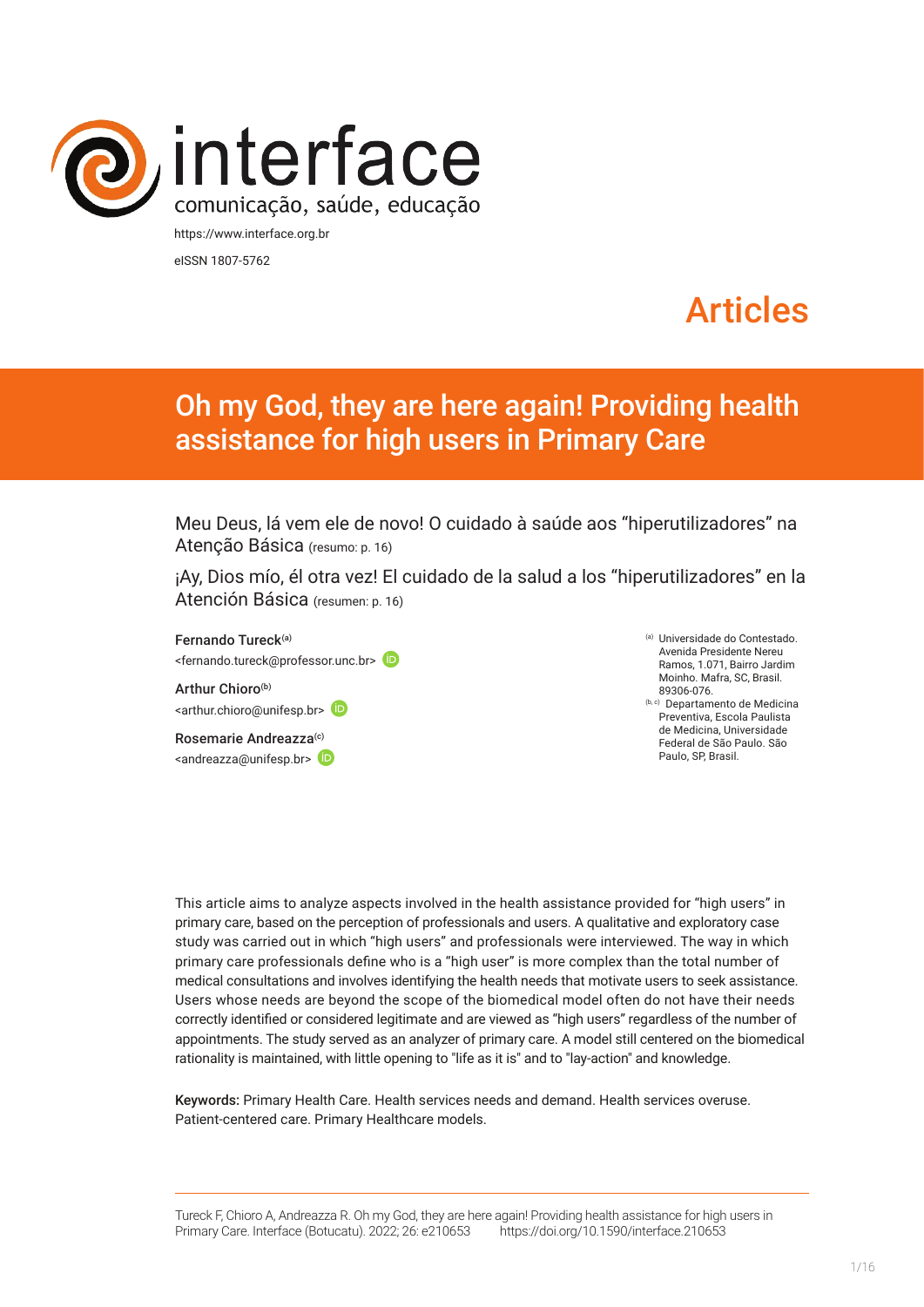#### **Introduction**

<u>ල</u>

The existence of high users in primary healthcare (PHC) is known and represents a great challenge to health teams. Although they constitute a small portion of the universe of people assisted in PHC, they can consume up to 40% of the medical consultations and services provided by healthcare units<sup>1</sup>. In addition, 36% of such users are classified by professionals as difficult patients<sup>2</sup>. This can hinder treatment or care provision, producing conflicts and representing work and emotional overloads both to the team and to the users.

In the literature, the definition of high user in PHC is not consensual. Many studies have used quantitative criteria, such as the absolute number of medical consultations over a certain period<sup>1,3-6</sup>, frequency of medical consultations in percentile<sup>7-14</sup>, or variations in the number of medical consultations compared to the health center's mean<sup>14,15</sup>. Other studies have used qualitative criteria, such as the team's perception that the high frequency with which the user attends the unit is excessive or unnecessary, as it does not match the user's clinical situation, regardless of the number of consultations<sup>15-19</sup>.

Many investigations have shown that there is not a predominance of gender among high users; however, they have found an increase in the number of medical consultations related to aging and presence of comorbidities<sup>1,8,20</sup>. There is not a specific clinical pathology related to the high PHC attendance pattern, in spite of the high frequency of patients with chronic diseases<sup>21,22</sup>, and mood and anxiety disorders<sup>9,20</sup>. High users from economically disadvantaged classes predominate<sup>1</sup>, which is attributed to a greater social vulnerability<sup>20,23</sup>.

Independently of the criterion used to define who is a high user, it is necessary to bear in mind that guarantee of continuity and longitudinal care are desired characteristics of PHC, which necessarily means frequent visits to the service<sup>24</sup>.

In Brazil, the value of PHC is recognized, as it provides territorialized services, near to people's residences, that offer an important number of actions, from medicine dispensation to medical consultations, not to mention access to other health services<sup>25</sup>.

Mendes discusses the demand of primary care and argues that part of the assistance is concentrated on high users. According to the author, "understanding the phenomenon of high users is important from the point of view of the healthcare system, in the perspective of cost savings and also in the perspective of quality"<sup>26</sup> (p. 64).

This article aims to analyze aspects involved in the provision of care for high PHC users based on the perception of team professionals and patients. Comprehending whether their needs are understood and met by health teams, and in what way, can provide subsidies for the development of strategies, revealing care management arrangements tailored to individuals who 'use the services excessively'.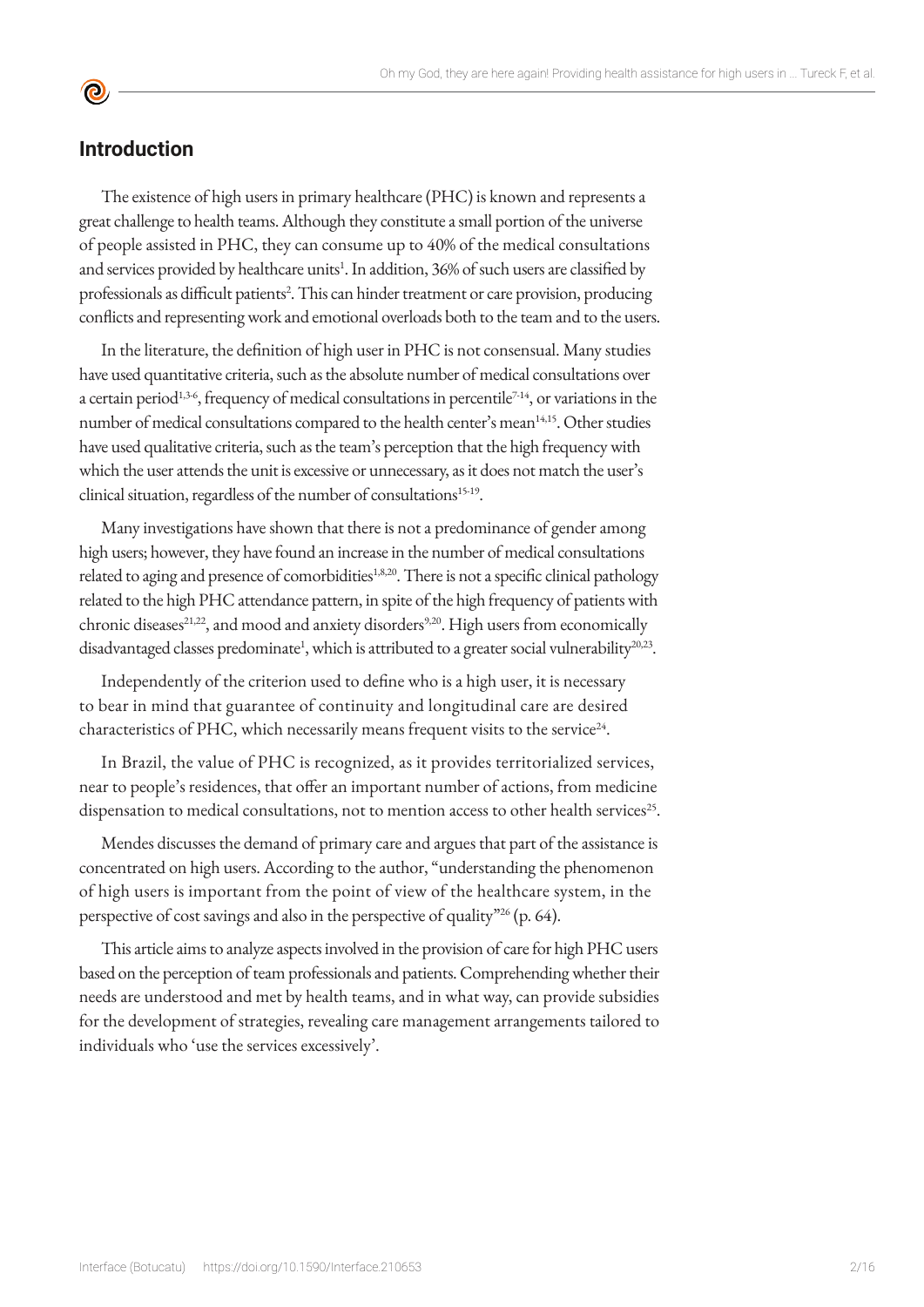### **Methodology**

A qualitative exploratory research was carried out in which multiple techniques were used for data production. The investigation was conducted at two Primary Care Units in a city located in the health region of Planalto Norte of Santa Catarina (Southern Brazil), with approximately 55 thousand inhabitants.

The first Unit was chosen because of the diversity found in the profile of its users and due to the stability of its professional team. Subsequently, we asked the coordinators of the city's PHC to suggest a second Primary Care Unit, recognized for the quality of the care it provides. The two studied Units are managed directly by the city and have two family health teams.

The main instrument used for data production was the semi-structured interview. Fourteen people were interviewed: 6 individuals considered "high users", 2 of these users' family members, and 6 professionals. According to Poupart<sup>27</sup>, the utilization of this instrument in qualitative research allows to explore, in detail, the social actors' perspective and to understand internally the dilemmas and issues faced by them.

Initially, a meeting was held with the multiprofessional teams to introduce the research. On that occasion, the participants were asked to indicate users considered frequent attenders.

The interviews with users aimed to collect their life reports on the use of health services and to outline a brief social portrait of these people. They were conducted at the users' homes, before the onset of the Covid-19 pandemic. To ensure anonymity, each interviewee was identified by the letter U followed by a number corresponding to the order in which they were interviewed. Frame 1 describes the main characteristics of the interviewed high users.

| Code           | Unit           | Age | Sex | Interview                  | Employment<br><b>Situation</b>          | Social<br>Benefit                                             | Distance1 | <b>Family Situation</b>                                                        | Main Diagnosis                            |
|----------------|----------------|-----|-----|----------------------------|-----------------------------------------|---------------------------------------------------------------|-----------|--------------------------------------------------------------------------------|-------------------------------------------|
| U1             | 1              | 32  | E   | Individual                 | Informal -<br>Recyclable<br>Material    | <b>BPC</b><br>(Continuous<br>Cash Benefit<br>Program) - child | 750 m     | Lives with partner, 6<br>children                                              | Anxiety Disorder                          |
| U <sub>2</sub> | 1              | 35  | M   | Individual                 | No formal<br>employment<br>relationship | Sick Pay                                                      | 700 m     | Single, lives with<br>his father, who has<br>stroke sequelae                   | Schizophrenia                             |
| U3             | 1              | 65  | M   | Individual                 | Retired                                 | <b>No</b>                                                     | 1300 m    | Lives with partner, 2<br>children                                              | Cardiac Insufficiency +<br>Osteoarthritis |
| $U_4$          | $\overline{2}$ | 69  | M   | Accompanied<br>by his wife | Retired                                 | Sick Pay (wife)                                               | 1500 m    | Married; children of<br>previous marriages                                     | Depressive Disorder +<br>Osteoarthritis   |
| U5             | $\overline{2}$ | 33  | F   | Individual                 | Housewife                               | <b>No</b>                                                     | 1500 m    | Lives with partner, 5<br>children                                              | URTI + Routine<br>Consultation            |
| U6             | $\overline{2}$ | 44  | M   | Accompanied<br>by his wife | Retired                                 | <b>No</b>                                                     | 1400 m    | Married, 2 children,<br>husband's mother<br>recently moved into<br>their house | Epilepsy + GERD                           |

**Frame 1.** Profile of the Interviewed Users

1 Distance between the house and the Healthcare Unit estimated through the Google Maps website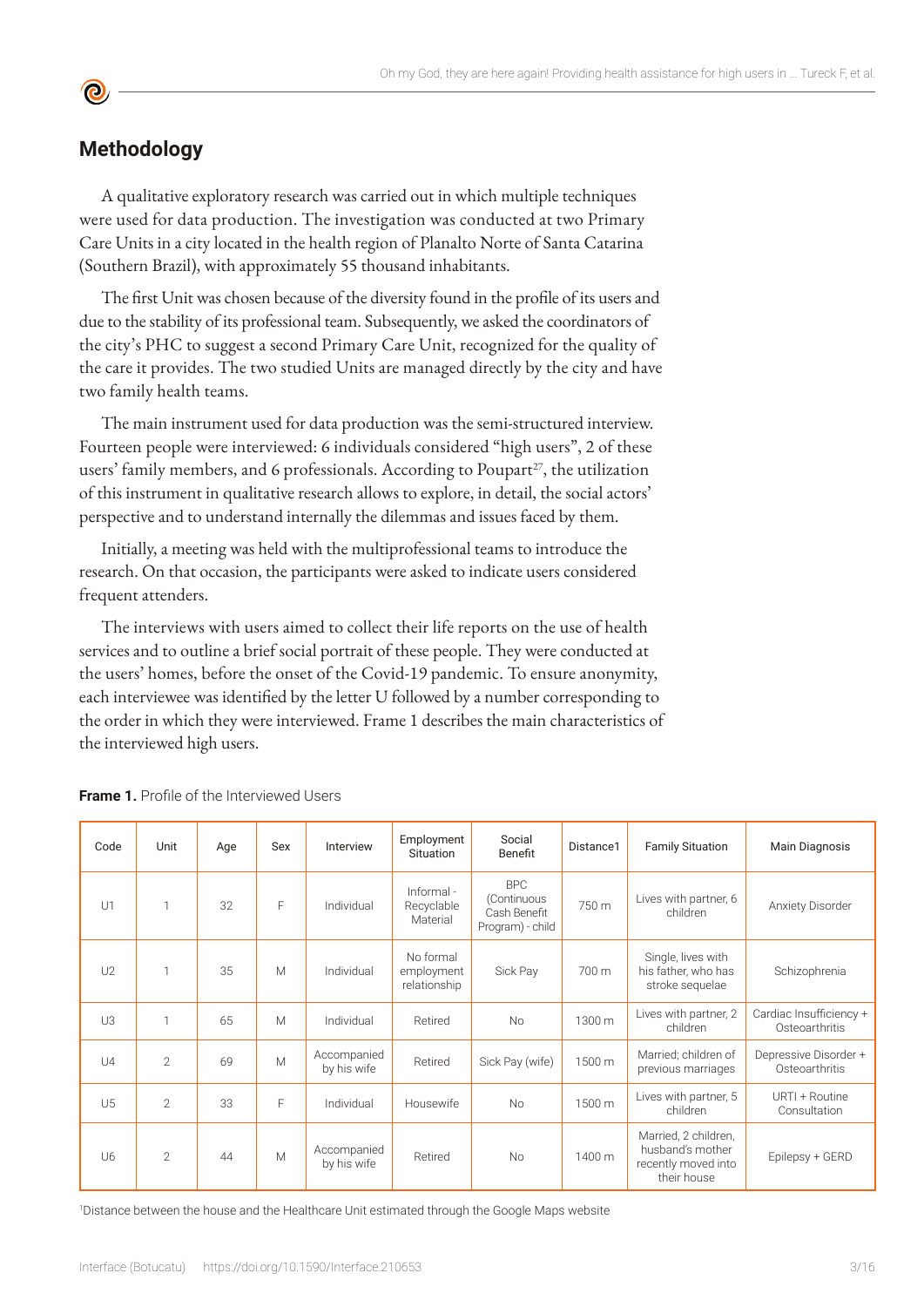To Houle<sup>28</sup>, as individual as the reports that compose the life histories may be, they grant access to a practice that is also social and can be considered as experiences of life in society. When we listened to the high users reporting on their experience of using the PHC services, we could learn about their health needs and the reasons that lead them to attend the services frequently; furthermore, the reports revealed the way in which they perceive the care that the team provides for them.

After the stage of interviews with users and families was completed, 6 interviews were conducted with professionals from the studied healthcare units, selected through a convenience sample. They took place at the Units, during the professionals' working hours, and complied with all the sanitary recommendations, as they were conducted during the Covid-19 pandemic. Some characteristics of the interviewed professionals, identified by the letter P, are presented in Frame 2.

**Frame 2.** Profile of the Interviewed Professionals

ര

| Code           | Unit           | <b>Function</b>             | Employment<br>Relationship | <b>Professional Action</b>                                                                                                       |  |  |
|----------------|----------------|-----------------------------|----------------------------|----------------------------------------------------------------------------------------------------------------------------------|--|--|
| P <sub>1</sub> |                | Unit Coordinator            | Civil Servant              | In addition to Primary Care, works in an Emergency Unit on the other shift                                                       |  |  |
| P <sub>2</sub> |                | <b>Nurse</b>                | Civil Servant              | Experience in Primary Care                                                                                                       |  |  |
| P <sub>3</sub> |                | Physician                   | More Doctors<br>Program    | Immigrated to Brazil one year after graduation; started working in Primary Care 5<br>years ago, when the diploma was revalidated |  |  |
| P4             | $\mathfrak{D}$ | Physician                   | More Doctors<br>Program    | First formal job after graduation; was on duty in Emergency Units for a short<br>period, but prefers to work in Primary Care     |  |  |
| <b>P5</b>      | $\mathfrak{D}$ | <b>Nurse</b>                | Civil Servant              | Experience in Primary Care                                                                                                       |  |  |
| P <sub>6</sub> | $\mathfrak{D}$ | Administrative<br>Assistant | Civil Servant              | Administrative Assistant, has already worked at other health centers of the<br>network (hospitals)                               |  |  |

All the interviews were digitally recorded and transcribed. After the material was carefully read, an initial analysis was performed in which four "possible dialogs" were developed. The objective of the "possible dialogs" was to seek for common elements, agreements and disagreements in the professionals' and users' discourses in relation to the same theme (Frame 3).

#### **Frame 3.** Possible dialogs

| What do professionals and users say about the high frequency with which some people seek assistance and<br>about their real need?                          |
|------------------------------------------------------------------------------------------------------------------------------------------------------------|
| According to professionals and users, what are the main reasons that lead the high user to attend the Primary<br>Care Unit?                                |
| Do professionals and users talk about conflicts, disagreements or changes in the way care is provided that can<br>be seen as punishments to the high user? |
| What strategies do professionals and users employ to provide or receive the necessary care?                                                                |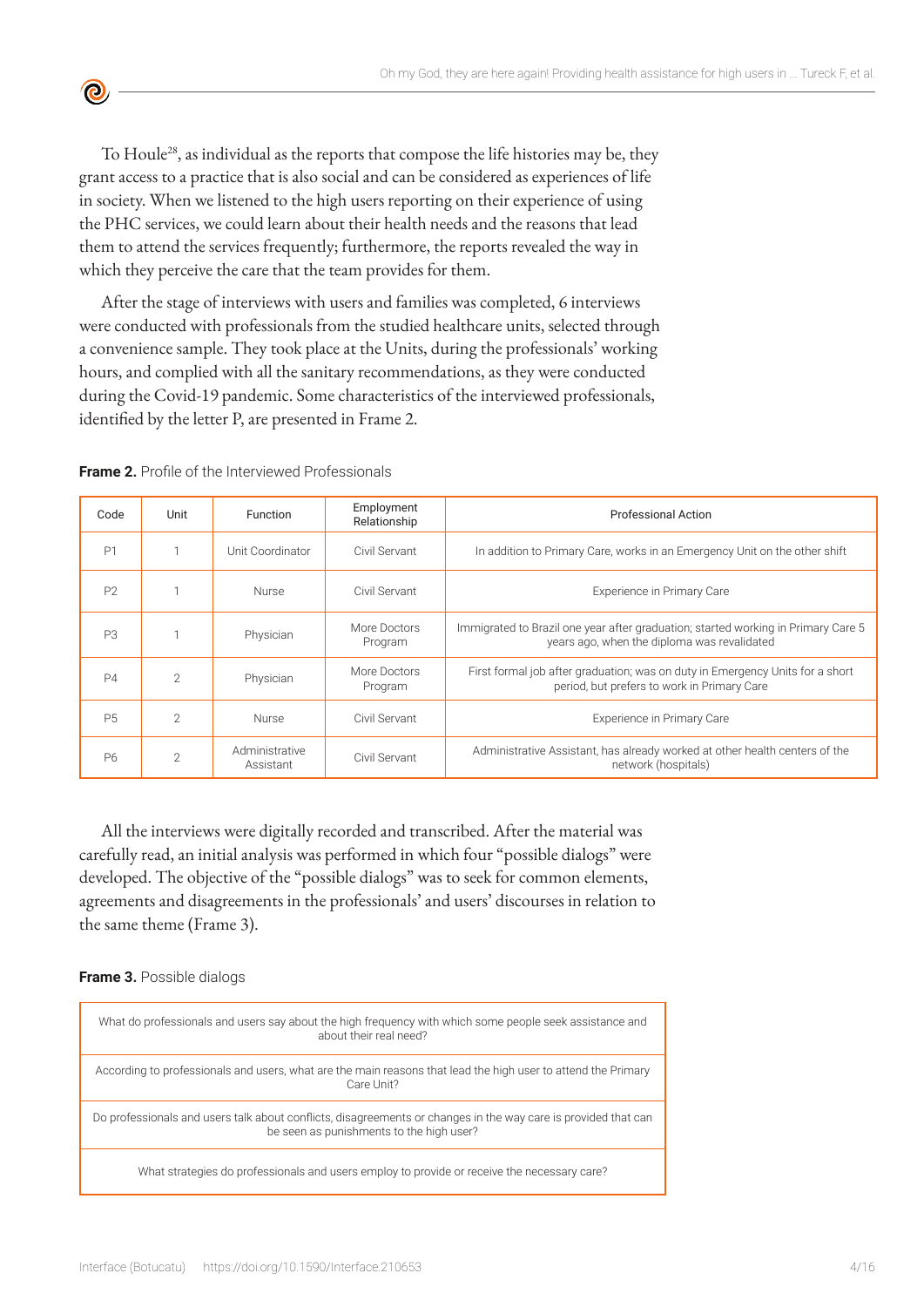The "possible dialogs" were presented to the Units' teams during two Shared Seminars, one at each studied Unit, to guide the groups' discussion. The interviewed professionals participated in both seminars, together with other members of the health teams. This technique of restitution and construction of new findings and of a shared reflection by all the individuals involved in the act of researching is based on the theoretical discussions proposed by Lourau<sup>29</sup> and Cecilio<sup>25</sup>, and aims to make the analysis of the findings a shared production between subjects and researchers.

In the seminars, the participants were stimulated to reflect on and give their opinions about the "possible dialogs" that were presented; thus, the professionals could reflect on their professional practice in the provision of healthcare for high users. The Shared Seminars are identified as SC1 and SC2. They were digitally recorded and subsequently transcribed, resulting in a vast material that was used in the analysis of the findings from the interviews.

The entire analysis of the empirical material took into account the researchers' own experiences as health professionals, managers and teachers-researchers<sup>30</sup>. Regarding epistemological precautions, we analyzed the implication of the investigators during the analysis process of the empirical material. Moreover, it is believed that approaching the object of investigation from three points of observation helps the choices and findings presented here.

The study complies with Resolution no. 466/12 of the National Health Council, which regulates research with human beings, and was approved by the Research Ethics Committee through opinion no. 3.689.071/2019. All the participants were volunteers and signed a consent document.

#### **Results and discussion**

 $\bullet$ 

Who defines high users? How do health professionals recognize (or fail to recognize) users' health needs?

It became clear, since the beginning of the interviews, that distinct rationalities command the action of professionals and users concerning frequency of use and the real necessity with which they seek assistance. The professionals believe that users seek assistance excessively and unnecessarily, which is shown by the sentence "everyday that user we know very well comes to the Unit" (P4). On the other hand, the users state that they seek assistance fewer times compared to the average user and only when it is really necessary: "I see the doctor only when it's necessary. But like, I wouldn't make an appointment because of insignificant things [...] If I saw the doctor it's because I really needed to" (U6).

The interviewed professionals believe that this perception might be explained by the naturalized form in which the high users routinely attend the healthcare unit. Or it is due to reasons that do not depend on the user: "They realize the demand is not exactly theirs [...] so they're doing things that it's natural to do, like follow-up, prescription renewal, things that they would have to do anyway  $[...]$ " (P4).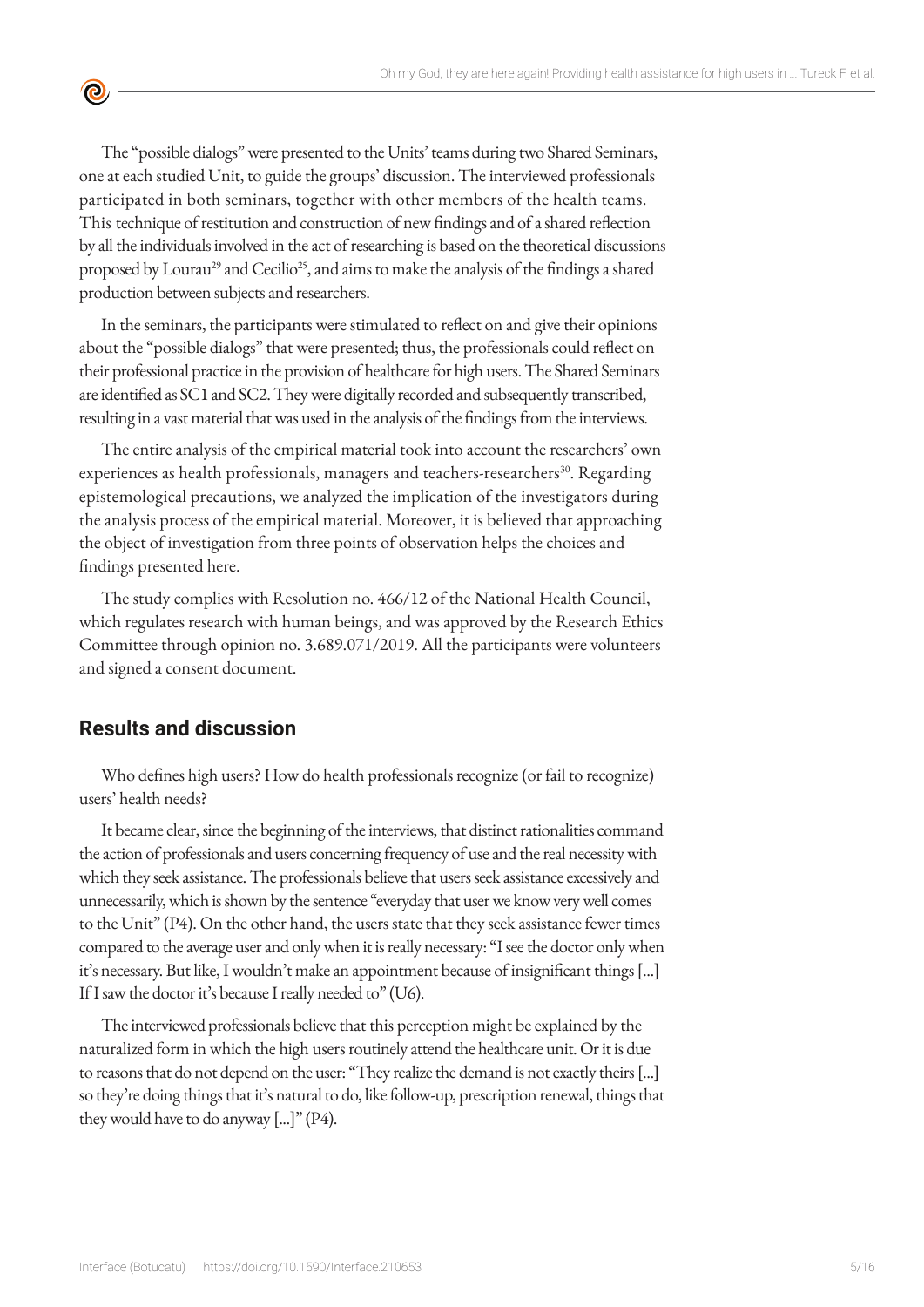The teams were asked if, when defining someone as a high user, they refer to the frequency with which the person attends medical consultations or if they consider the frequency with which they go to the Unit, regardless of the reason. The professionals do not distinguish between these two possible reasons and state they seek assistance "Not only from doctors, but also from other professionals who work at the Unit" (P3).

 $\bullet$ 

The professionals do not consider users with severe or decompensated clinical pictures, who need frequent consultations, as high users. The same does not happen with people who seek assistance due to non-biomedical demands:

[...] we know he's using the Unit's services excessively now because his diabetes is decompensated. We require a follow-up visit, change the medication, increase the dose, tell them to come back in one week [...] When the patient gets better, the routine of coming back every six months returns and that's it [...] But there are the high users who think they're ill [...] you've searched for everything, they've already undergone all the tests and you find nothing. (P3)

By considering that high users seek assistance unnecessarily and that this group is composed of less severe patients, the professionals show that the health needs that do not conform to the parameters of severity instituted by the biomedical model, in which illness prevails to the detriment of the subjective and social dimension of leading one's life, are not perceived as important or legitimate.

When we analyze Frame 1, would it not be fair to say that such people go to the services with needs that are not biomedical but are equally legitimate or severe? They may go to the Unit because they have formed a bond with a professional, because they live close to it (the farthest lives 1,500 meters far from the Unit), because they feel welcomed, because they are responsible for the care provided for their relatives, or because they are in a vulnerability situation and do not know who to turn to.

Although the Units operate according to the care model of the Family Health Strategy, providing person-centered care (at least in theory), the biomedical model prevails, defining what is important and severe and legitimating health needs. It seems that the professionals look at a set of individual needs related to the medical clinic, not at users' family or social needs.

The taxonomy of health needs proposed by Cecilio<sup>31</sup> helps to understand this issue. The life reports of the 6 users revealed needs deriving from the social conditions of existence, needs related to the use of health technologies, and needs connected with the creation of bonds, something that the teams recognize but do not necessarily value. However, the need of autonomy in the way users lead their lives is lacking. If the team recognized this last need, it would be able to interfere in the frequency of use of the services. The professionals' value judgment in relation to these users indicates that they simply consider they use more than they need, that they do not conform to the desired behavior of users according to the rules and regulations<sup>25</sup>.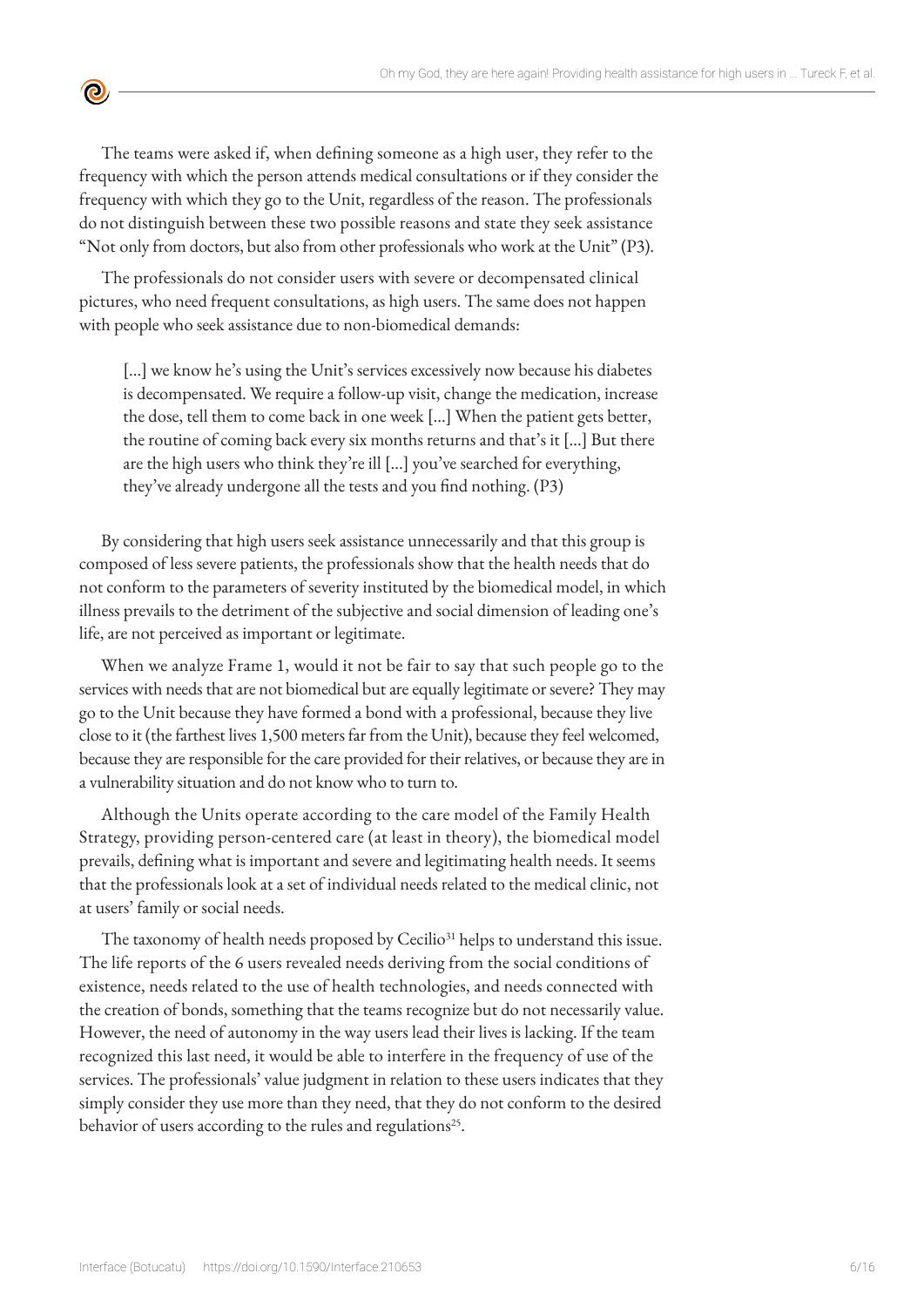#### **What reasons lead users to seek assistance?**

<u>ල</u>

Most of the interviewed users presented organic chronic conditions (heart, gastric and neurological diseases) and psychiatric conditions (schizophrenia, anxiety and mood disorder), which corroborates previous studies which have found that the incidence of high users with chronic conditions was close to 90%1,14. These results can reflect the profile of a sick person that is longitudinally followed up in primary care, rather than something related to frequent use.

All the interviewed users reported involvement in care provided for family members, accompanying them in consultations or examinations, making appointments, asking for prescription renewals, medical reports or referrals: "I don't go there because of me; I go mostly because of my children" (U5). This family situation is disregarded or minimized by the professionals when they list the reasons why users seek assistance: "He comes because of his issues [user], until all his problems are solved, and then he moves on to the rest of his list" (SC2).

The family dimension of care, which, according to Cecilio<sup>32</sup>, becomes more important depending on the stage of life and in situations of greater vulnerability, is not perceived when the individual is responsible for providing care for their family members. However, the professionals recognize the importance of this dimension when they need to develop different strategies to provide care for high users.

The users reported that one of their main reasons to seek assistance is the need to replace or renew prescriptions: "The prescription is always once a month, I have to go there. This is normal, I have to go there every month" (U4). However, this demand is not perceived in the professionals' discourses. Modifications implemented in recent months in the city's PHC due to the professionals' request resulted in the need of a higher number of medical consultations to obtain and renew prescriptions: "the community agents were getting and taking prescriptions for patients [...] today, prescriptions are given only in the presence of the patient" (P4).

When these findings were presented to the professionals, they recognized the existence of administrative hurdles "yes, the person has to go to the Unit more times because of bureaucratic factors" (SC1), but they also blamed the users for the greater need of assistance to obtain prescriptions. Among the users' main 'faults', the professionals mentioned loss and misplacement of prescriptions, self-medication, and the loan of medicines to family members: "[...] they say they've lost [the prescription], they don't know where they've put it, you end up having to renew it [...]" (SC1). Or "Sometimes, they even lend medicines [...] They medicate other members of the family [...] and they end up running out of medication." (SC1).

When the physicians reaffirm that the user must go to the Unit and that their utilization pattern is within expectations in light of their clinical picture, they end up, without noticing it, causing or justifying the high users' frequent attendance<sup>14,33</sup>. The users recognize that the physicians support the frequent use of the service when they mention that the user must go to the Unit if necessary: "if anything happens, come immediately to the Unit" (U3).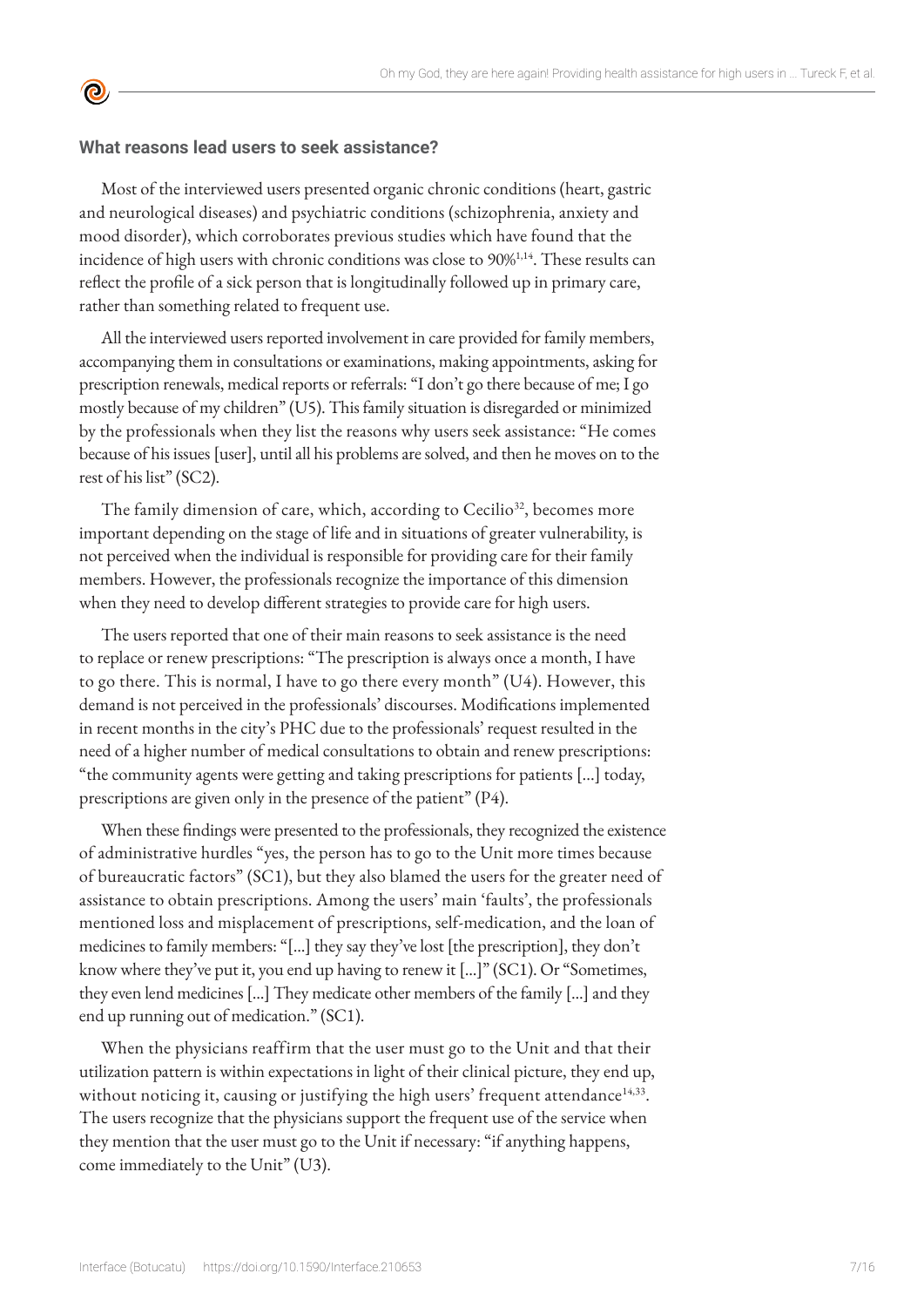In the organizational dimension, it is possible to see that there is a limitation imposed on the number of demands that can be approached during each medical consultation. In case there is more than one demand, the user is instructed to go back to the Unit, undergo another screening and have another medical consultation: "[...] if he says: "As I'm already here, I'd like to ask you to fill in a test requisition form", but his demand was a prescription renewal, he'll have to undergo the screening process and make a new appointment to request tests [...]" (P1).

 $\bullet$ 

The professionals' incentive and the imposition to return for the assessment of additional health complaints, prescription renewals and referrals lead to the production of a high user that is 'fabricated' by the health system itself, when it adopts a care model that favors 'demand-conduct' to the detriment of comprehensive care.

The professionals' discourses greatly emphasize that the responsibility for the higher demand lies with the user, deriving mainly from non-adherence to the 'norms' dictated by the teams: referrals, treatments and changes in life habits: "Usually, the demand is based on something that they have not done, our hands are tied" (P5). By analogy with the 'moral worker' described by Cecilio<sup>34</sup>, who follows all the rules and the programming established by managers, many professionals expect to deal with a 'moral user' who complies with rules and prescriptions in an exemplary and complete way.

The bond constructed by the user with the team is not seen as something healthy, but as the cause of an excessive demand: "I don't know if they don't receive attention in their homes [...] they create a bond with us" (P6). The difficulties in dealing with people who go to the Unit because of the bond became clearer in the Shared Seminars: "You perceive it, but how can you send the person away? So, many times, the person ends up in a medical consultation" (SC1) Or "[...] she has been facing problems and needed to talk to someone. And the physician's office ends up being the place she finds" (SC1).

A way of providing care characterized by the biomedical model transforms the bondmotivated attendance into medical consultations or procedures, with the increasing risk of excessive medicalization or unnecessary test requisitions, "making an unending succession of consultations, tests and procedures become the center of life"35.

Based on the multiple dimensions of care proposed by Cecilio<sup>32</sup>, it was possible to see that changes implemented to improve user care produce additional norms and rules; they aim to rationalize healthcare, but do not include nor consider singularities in the systemic and organizational dimensions of care. Not all people need a type of healthcare that deviates from the established rules and protocols, but when this is necessary, there is resistance on the part of the professionals.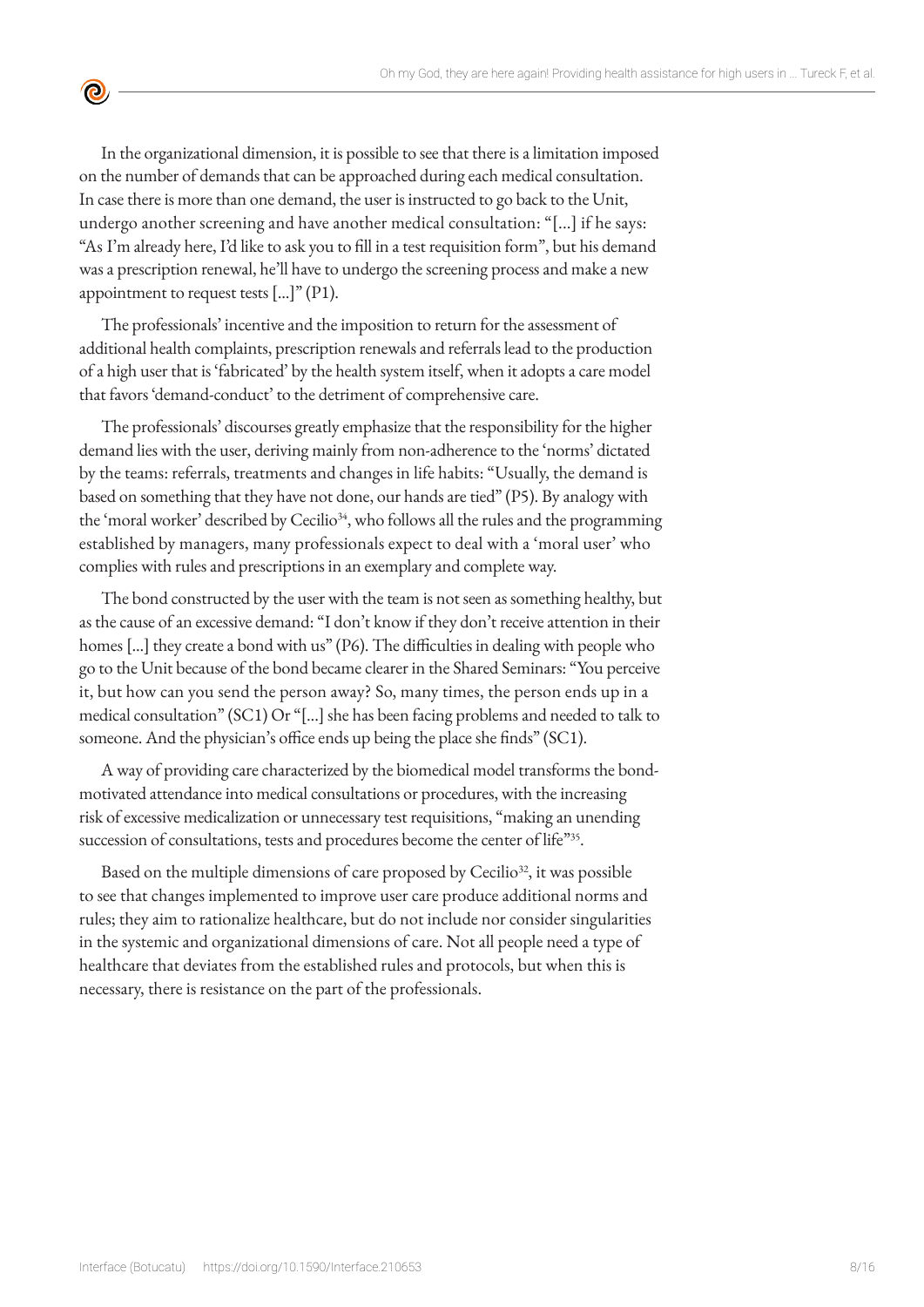#### **The rules, prescriptions and norms meet the fabricating user: is it possible to establish a dialog?**

<u>ල</u>

The fabricating users<sup>25</sup> emerge from the protagonism of the people who produce paths in their own way, seek solutions for their needs, and only partly correspond to the system's official regulation. These users 'break the rules', thus producing 'their own health system'. In their protagonism, in seeking for assistance, the user starts challenging the team and the professionals. The composition, the space of the harmonious encounter that takes place according to the instituted rules, generates a split and the team begins to see it as a problem.

The interviewed users do not perceive modifications in their care that can be seen as punishments for their frequent attendance of the Unit, and the professionals deny any changes in the assistance provided for high users. In spite of this, there may be 'punishments' to patients considered difficult, such as denying new prescriptions when they lose them, or offering an appointment to a user that, according to the team, will adhere better to the treatment<sup>36</sup>. A greater tendency towards referrals and test requisitions was also found, in an attempt to avoid early follow-up visits or new medical consultations<sup>2</sup>.

Although the users do not report quarrels or conflicts, some professionals mention that people who seek assistance more frequently tend to argue more with the nursing and reception teams, which are responsible for the initial screening: "There are some people whose profile we know well, and who, depending on what happens, will be hostile. There aren't many, but they do exist." (P5) Other professionals believe that, as the high users know the team better, they create a stronger bond, resulting in a better relationship between users and professionals; after all, "[...] they know what we do, how the routine and the flow function, and they respect the flow more than other patients do" (SC2).

According to the professionals, these users are difficult patients: "That patient we take a deep breath before we assist them once again [...]" (P4). One of the reasons for the discomfort caused by these users is that the health workers start questioning their own professional capacity. The professionals question if the proposed conducts are correct or sufficient, as "the high user really generates stress, not because you get tired of seeing that patient, [... but] because you think that what you're doing is not working. It seems that we're failing either in the diagnosis or in the treatment" (P3).

Another reason that makes these people difficult users is the fact that, most of the time, they have chronic diseases, whose control requires, in addition to medicines, guidance about life conditions and habits: "I think it gets redundant, you say the same things in the consultation, it seems you're bringing sand to the beach" (SC1).

Despite the difficulties in providing care for these people, the professionals state they feel a great pleasure when their clinical picture improves: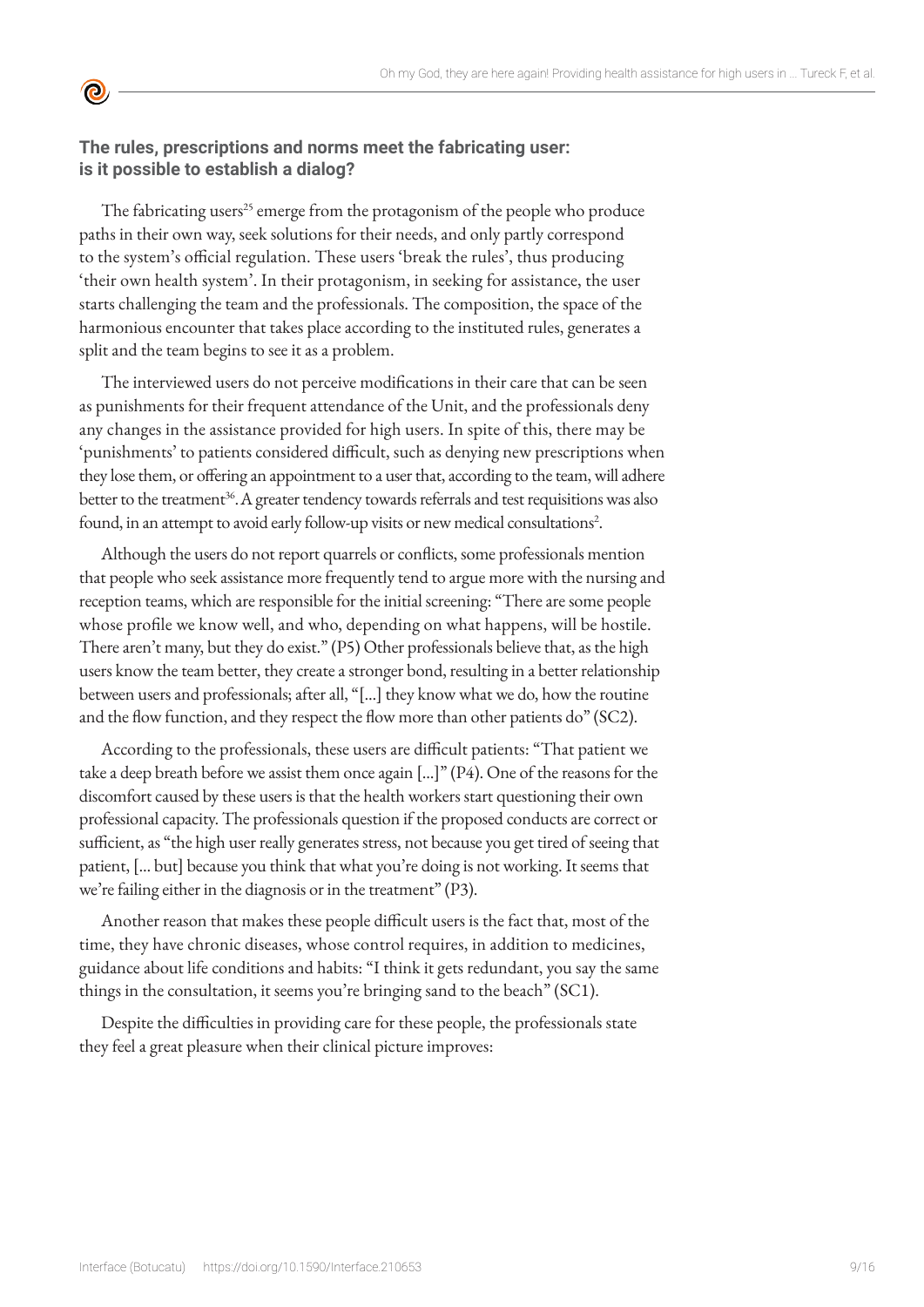The high users sometimes make me wonder if I'm really in the right place because they suck the energy out of us, but when one of them, after we repeat the same things a dozen times, is able to get on the right path [...] when we get a win, however small, we say it was worth it, it worked. (P4)

In the Shared Seminars, the issue of high users returns to the systemic dimension of care management. That is, the workers believe that more rules are necessary and the system must be better controlled, as it may become overburdened by those who use it a lot: "[...] they are patients who encumber the system, because they may occupy a place that could be used by another person [...] But then we end up overburdening it and insisting with those same patients all the time" (SC2).

#### **Care provision for "high users": are there possible encounters?**

 $\bullet$ 

The strategies employed to provide care for high users aim to meet the needs perceived by the professionals, majorly connected with the operational knowledge of biomedicine: medications, tests, referrals, and prescriptive rules that do not necessarily consider people's modes of existence. There is no attempt to involve the patient in their own care, nor to develop an individualized therapeutic project that effectively provides the needed care.

The professionals report the concern that clinical diagnoses may not be made due to the undermining of the high users' demands, and state that they redouble the attention during assistance:

[...] I think that, because of the frequent attendance, we tend to think "oh no, not again", "one more time with the same thing", so we always have to turn on that little light that says, is it possible it's something new? Maybe something has really happened? (P4)

According to the professionals, if strategies to restrain user access were implemented, such as charging by direct disbursement, the high users' frequency of attendance would decrease. "If he had to pay, he'd think ten times before coming" (SC2).

Cecílio<sup>25</sup> argues that the 'lay action' emerges from the protagonism of men and women who search for the care they deem necessary for themselves, developing their own regulatory practices through the knowledge they have acquired about formal regulation mechanisms, or, even more so, through their knowledge of how to get around the rules to fulfil their objectives. During the Shared Seminars, many professionals reported that they perceive the 'lay action' in motion. Users get to know which professionals are more collaborative in relation to their requests, and they even know the functioning of the professionals' work schedule.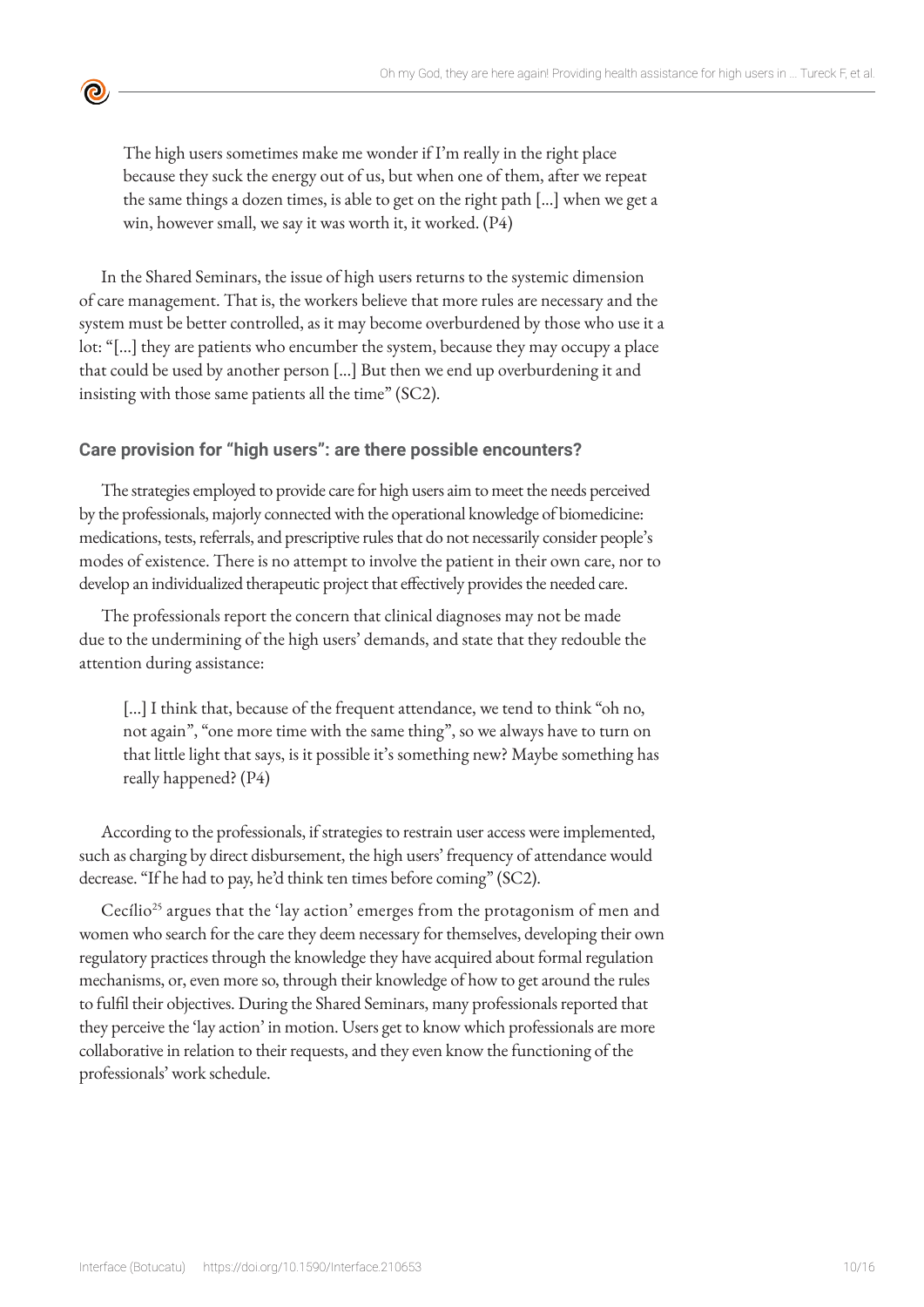By means of the multiple forms of regulation and flows created by the patient in 'their' health circuit, the user gradually builds their map of care<sup>25</sup>, in their own way, using their relationships, often composing a public-private mix, choosing the referrals and treatments they consider necessary. Users seek the private sector, among other reasons, due to the inefficiency of the public system, the general belief that private physicians provide a better assistance<sup>37</sup>, and because of the delay in scheduling procedures, tests, and making appointments with specialists<sup>38</sup>: "if you want to accelerate the process, you must get the paper and go to the private system" (U6). In our study, the users composed their care with the private sector spontaneously. The professionals did not induce them to use the services of the private sector instead of using the public one<sup>37</sup>.

On the other hand, we perceived that the care network does not have articulation between sectors to provide tailored care; many times, patients do not know what path to follow: "Even the Emergency Unit's professionals say: "but why didn't you go to the Healthcare Unit?" And I say: "they told me I had to come here", "no, this problem has to be solved there", they tell me" (U1).

However, when there is an attempt to provide networked assistance, the professionals notice that the referred high users do not participate in the multidisciplinary groups of the Units and, sometimes, they do not attend the medical consultations and referrals proposed by the team: "But I see that these patients who demand more do not participate in the groups" (P1).

Some clues indicate that care production based on the understanding of users' different needs can promote the fundamental and much needed encounter between users and professionals. From the professionals' discourses emerge some openings for the construction of a common plan, a 'zone of mediation' where decisions can be shared, aiming at the provision of care. A space of interaction, interlocution, negotiation, not subordinated to the rationalities and rules of management and/or to the command of biomedical knowledge, which is necessary, but has proved to be insufficient, mainly in the case of care for chronic conditions in situations of high social vulnerability.

#### **Final remarks**

 $\bullet$ 

Patients are expected to use the Primary Care Unit as a reference and as the front door of the system, utilizing all the available services on a regular basis. However, it became clear, since the first contacts with the professionals, that there is a group of users that draws the attention of the team or causes discomfort because they attend the unit in an excessive or unnecessary way, in the opinion of the professionals who work at the two Units studied here.

The way in which the PHC professionals define who is a "high user" is more complex than the total number of medical consultations over a given period of time and is related to the identification of the health needs that motivate the user to seek assistance. Therefore, users whose needs are beyond the scope of the biomedical model may not have their needs correctly identified or even considered as legitimate by the professionals and are viewed as "high users", independently of the number of medical consultations.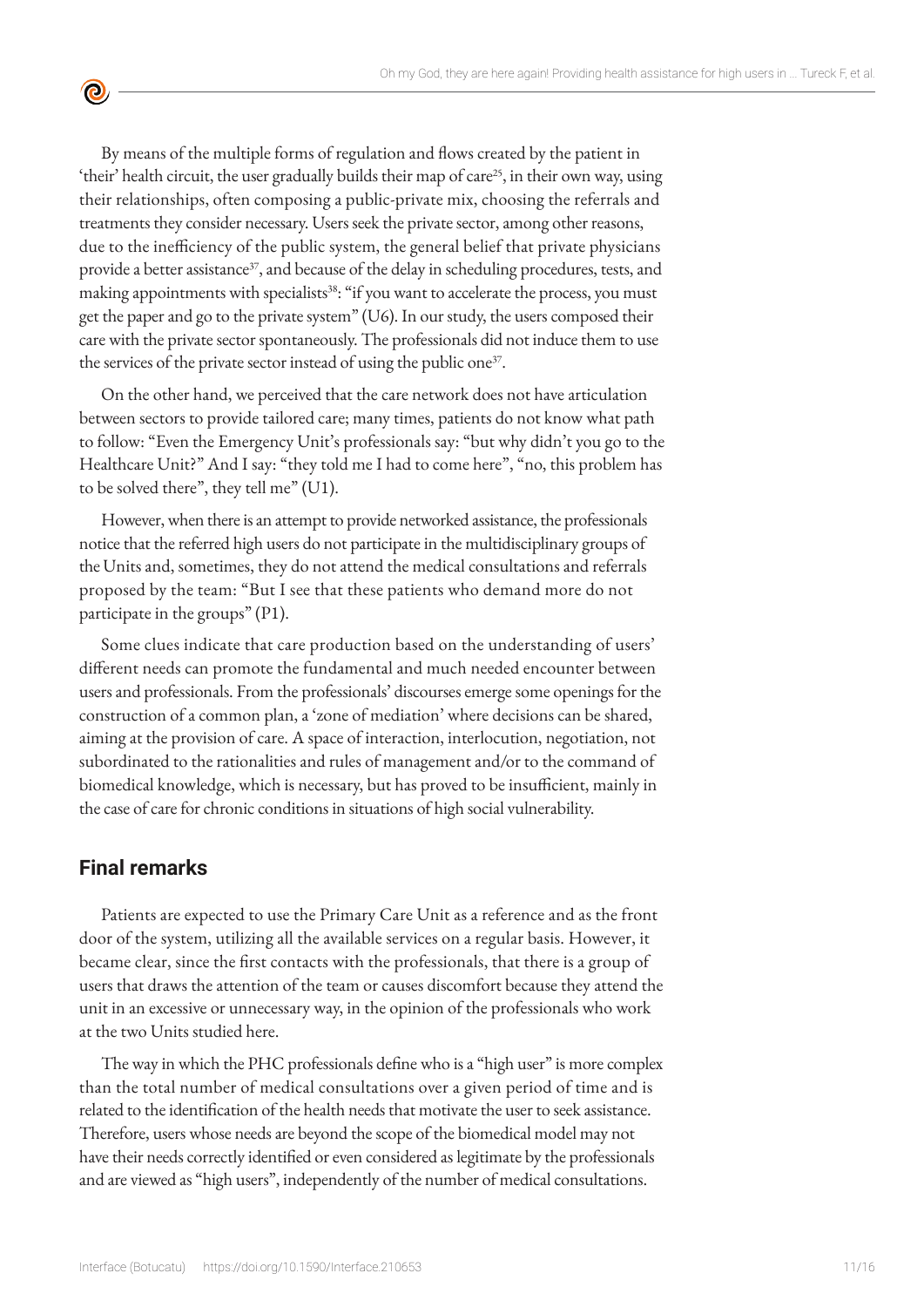The study of patients considered as "high users" by the teams helped us analyze PHC, showing that we still have a long way to go. We maintain a model that is still based on 'outpatient care', centered on the biomedical rationality, with hardly any opening to 'life as it is', and with few possibilities of interlocution with 'lay action' and knowledge.

It is necessary to understand that our actions must enable that "each person, with their multiple and unique needs, is always the focus, the object, and the justification for the existence of each health service and of the health system"31. In this way, we can improve the healthcare provided for these people and put an end to the vicious circle of the user who increasingly attends the unit, but does not receive the necessary care.

Authors' contribution

All authors actively participated in all stages of preparing the manuscript.

#### Conflict of interest

The authors have no conflict of interest to declare.

#### Copyright

 $\bullet$ 

This article is distributed under the terms of the Creative Commons Attribution 4.0 International License, BY type (https://creativecommons.org/licenses/by/4.0/deed.en).

 $\mathbf{C}$  BY

**Editor** Antonio Pithon Cyrino **Associated editor** Charles Dalcanale Tesser

**Translator** Carolina Siqueira Muniz Ventura

**Submitted on** 09/25/21 **Approved on** 02/09/22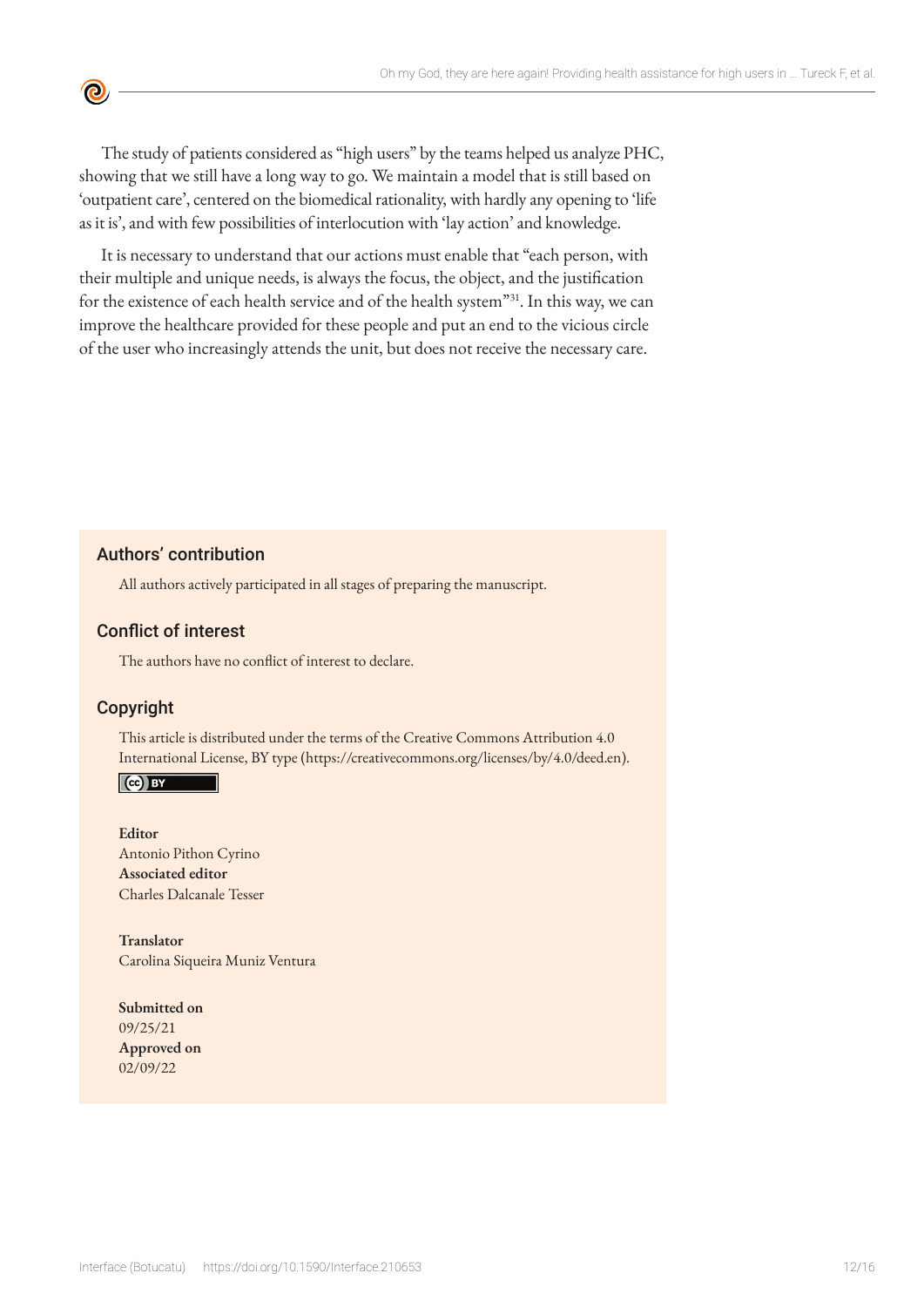#### **References**

- 1. Savageau JA, McLoughlin M, Ursan A, Bai Y, Collins M, Cashman SB. Characteristics of frequent attenders at a community health center. J Am Board Fam Med. 2006; 19(3):265-75.
- 2. Bellón JA, Fernández-Asensio ME. Emotional profile of physicians who interview frequent attenders. Patient Educ Couns. 2002; 48(1):33-41.
- 3. Fernandes CLC. Análise da demanda e forma de utilização do ambulatório multiprofissional de um serviço de atenção primária à saúde de Porto Alegre, Brasil [dissertação]. Porto Alegre: Universidade Federal do Rio Grande do Sul; 2013.
- 4. Carvalho IPA, Carvalho CGX, Lopes JMC. Prevalência de hiperutilizadores de serviços de saúde com histórico positivo para depressão em atenção primária à Saúde. Rev Bras Med Fam Comunidade. 2015; 10(34):1-7.
- 5. Kang SC, Lin CC, Tsai CC, Lu YH, Huang CF, Chen YC. Characteristics of frequent attenders compared with non-frequent attenders in primary care: study of remote communities in taiwan. Healthcare (Basel). 2020; 8(2):96.
- 6. Neal RD, Heywood PL, Morley S, Clayden AD, Dowell AC. Frequency of patients' consulting in general practice and workload generated by frequent attenders: comparisons between practices. Br J Gen Pract. 1998; 48(426):895-8.
- 7. Howe A, Parry G, Pickvance D, Hockley B. Defining frequent attendance: evidence for routine age and sex correction in studies from primary care settings. Br J Gen Pract. 2002; 52(480):561-2.
- 8. Foster A, Jordan K, Croft P. Is frequent attendance in primary care disease-specific? Fam Pract. 2006; 23(4):444-52.
- 9. Luciano JV, Fernández A, Pinto-Meza A, Luján L, Bellón JA, García-Campayo J, et al. Frequent attendance in primary care: comparison and implications of different definitions. Br J Gen Pract. 2010; 60(571):49-55.
- 10. Ferrari S, Galeazzi GM, Mackinnon A, Rigatelli M. Frequent attenders in primary care: impact of medical, psychiatric and psychosomatic diagnoses. Psychother Psychosom. 2008; 77(5):306-14.
- 11. Pymont C, Butterworth P. Longitudinal cohort study describing persistent frequent attenders in Australian primary healthcare. BMJ Open. 2015; 5(10):e008975. Doi: http://dx.doi.org/10.1136/bmjopen-2015-008975.
- 12. Reho TTM, Atkins SA, Talola N, Sumanen MPT, Viljamaa M, Uitti J. High cost or frequent attender - both spend resources, but are they linked to work disability? A cohort study from occupational health primary care in Finland. BMC Health Serv Res. 2020; 20(1):456.
- 13. Jørgensen JT, Andersen JS, Tjønneland A, Andersen ZJ. Determinants of frequent attendance in Danish general practice: a cohort-based cross-sectional study. BMC Fam Pract. 2016; 17(9):1-10. Doi: https://doi.org/10.1186/s12875-016-0412-4.
- 14. Bellón JA, Rodríguez-Bayón A, Dios Luna J, Torres-González F. Successful GP intervention with frequent attenders in primary care: randomised controlled trial. Br J Gen Pract. 2008; 58(550):324-30.
- 15. Brodeur M, Margo-Dermer E, Chouinard M, Hudon C. Experience of being a frequent user of primary care and emergency department services: a qualitative systematic review and thematic synthesis. BMJ Open. 2020; 10(9):e033351.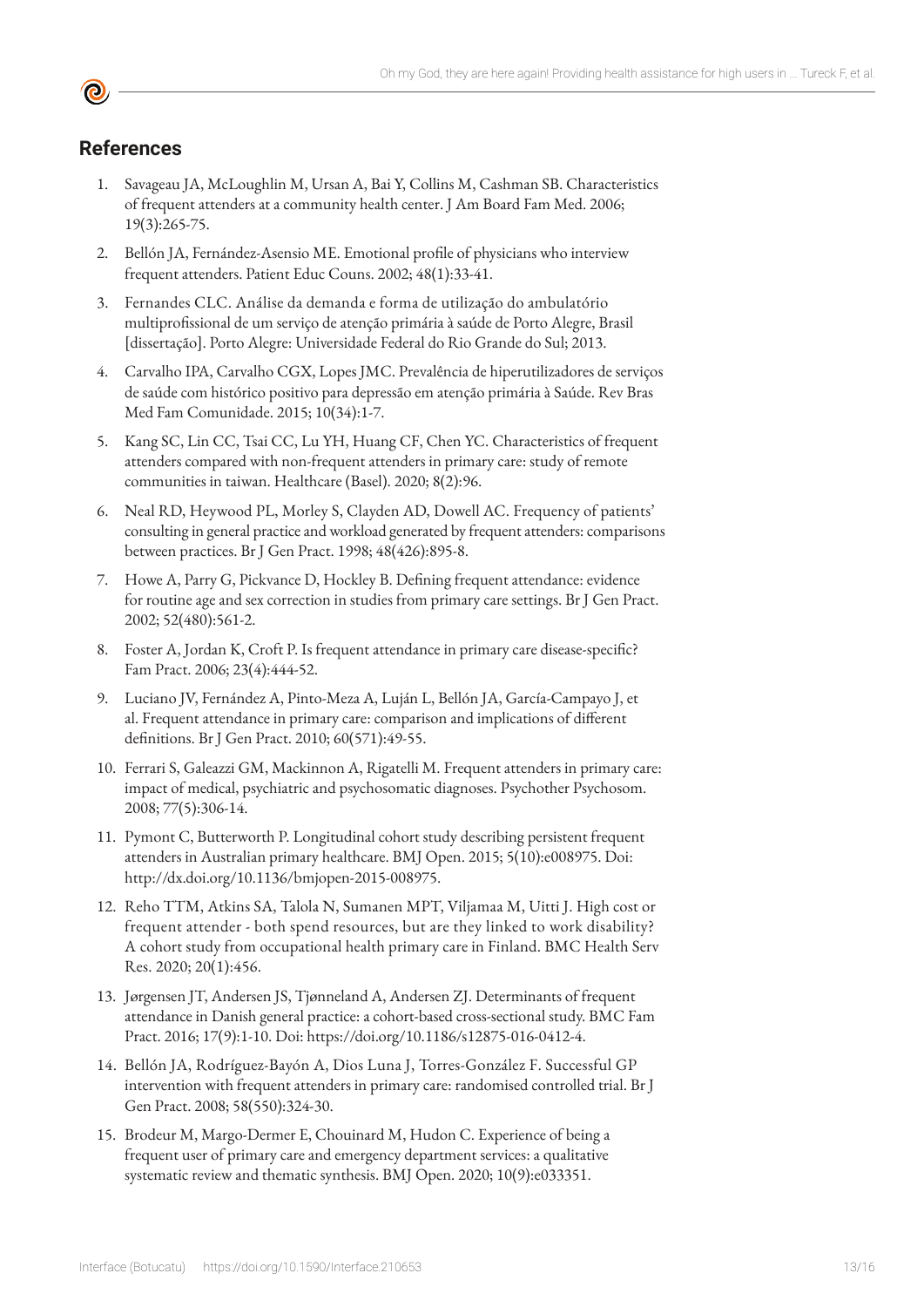- ල
	- 16. Kivelä K, Elo S, Kääriäinen M. Frequent attenders in primary health care: a concept analysis. Int J Nurs Stud. 2018; 86:115-24. Doi: https://doi.org/10.1016/j.ijnurstu.2018.06.003.
	- 17. Ramos V, Carrapiço E. Pessoas que consultam frequentemente. In: Gusso G, Lopes JMC. Tratado de medicina da família e comunidade: princípios, formação e práticas. Porto Alegre: Artmed; 2012. p. 141-51.
	- 18. Neal RD, Heywood PL, Morley S. 'I always seem to be there'--a qualitative study of frequent attenders. Br J Gen Pract. 2000; 50(458):716-23.
	- 19. Hodgson P, Smith P, Brown T, Dowrick C. Stories from frequent attenders: a qualitative study in primary care. Ann Fam Med. 2005; 3(4):318-23.
	- 20. Knox SA, Britt H. The contribution of demographic and morbidity factors to self-reported visit frequency of patients: a cross-sectional study of general practice patients in Australia. BMC Fam Pract. 2004; 5(1):17.
	- 21. Brasil. Ministério da Saúde. Secretaria de Atenção à Saúde. Departamento de Atenção Básica. Estratégias para o cuidado da pessoa com doença crônica. Brasília: Ministério da Saúde; 2014.
	- 22. Mendes EV. O cuidado das condições crônicas na atenção primária à saúde: o imperativo da consolidação da estratégia da saúde da família. Brasília: Organização Pan-Americana da Saúde; 2012.
	- 23. Mautner DB, Pang H, Brenner JC, Shea JA, Gross KS, Frasso R, et al. Generating hypotheses about care needs of high utilizers: lessons from patient interviews. Popul Health Manag. 2013; 16 Suppl 1:26-33.
	- 24. Cecilio LCO, Reis AAC. Quatro apontamentos sobre os desafios (ainda) atuais da atenção básica. Cad Saude Publica. 2018; 34(8):e00056917.
	- 25. Cecilio LCO, Carapinheiro G, Andreazza R, Souza LM, Anfrade MGG, Santiago SM, et al. Os mapas do cuidado: o agir leigo na saúde. São Paulo: Hucitec; 2014.
	- 26. Mendes EV. A construção social da Atenção Primária à Saúde. Brasília: Conselho Nacional de Secretários de Saúde, CONASS; 2015.
	- 27. Poupart J. A entrevista do tipo qualitativo: considerações epistemológicas, teóricas e metodológicas. In: Poupart J, Deslauriers JP, Groulx LH, Laperrière A, Mayer R, Pires AP. A pesquisa qualitativa: enfoques epistemológicos e metodológicos. Petrópolis: Vozes; 2008. p. 215-53.
	- 28. Houle G. A sociologia como ciência da vida: a abordagem biográfica. In: Poupart J, Deslauries JP, Groulx AL, Mayer R, Pires A. A pesquisa qualitativa: enfoques epistemológicos e metodológicos. Petrópolis: Editora Vozes; 2008. p. 317-36.
	- 29. Lourau R. A Análise institucional. Petrópolis: Vozes; 1975.
	- 30. Cecilio LCO. A questão do duplo/tríplice estatuto nos estudos sobre gestão e organizações de saúde no Sistema Único de Saúde no Brasil. Forum Sociologico. 2014; 24:113-20.
	- 31. Cecilio LCO. As necessidades de saúde como conceito estruturante na luta pela integralidade e eqüidade na atenção. In: Pinheiro R, Mattos RA. Os sentidos da integralidade na atenção e no cuidado à saúde. Rio de Janeiro: ABRASCO; 2009. p. 117-30.
	- 32. Cecilio LCO. Apontamentos teórico-conceituais sobre processos avaliativos considerando as múltiplas dimensões da gestão do cuidado em saúde. Interface (Botucatu). 2011; 15(37):589-99. Doi: https://doi.org/10.1590/S1414-32832011000200021.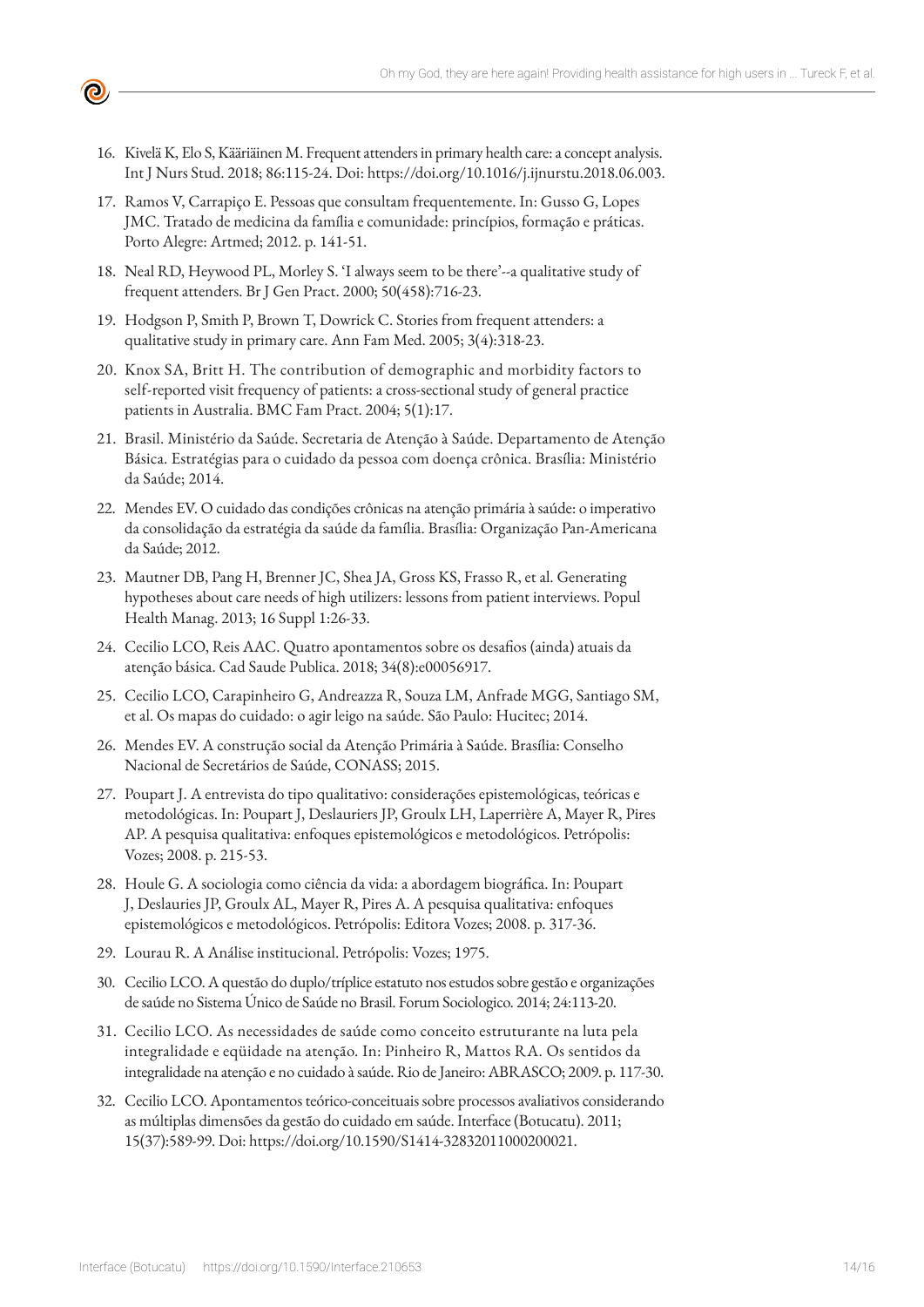

- 33. Santalahti AK, Vahlberg TJ, Luutonen SH, Rautava PT. Effect of administrative information on visit rate of frequent attenders in primary health care: ten-year followup study. BMC Fam Pract. 2018; 19(1):142.
- 34. Cecilio LCO. O "trabalhador moral" na saúde: reflexões sobre um conceito. Interface (Botucatu). 2007; 11(22):345-63. Doi: https://doi.org/10.1590/S1414- 32832007000200012.
- 35. Brasil. Ministério da Saúde. Secretaria de Atenção à Saúde. Política Nacional de Humanização da Atenção e Gestão do SUS. Clínica ampliada e compartilhada. Brasília: Ministério da Saúde; 2009.
- 36. Zaboli ELCP, Santos DV, Schveitzer MC. Pacientes difíceis na atenção primária: entre o cuidado e o ordenamento. Interface (Botucatu). 2016; 20(59):893-903. Doi: https://doi.org/10.1590/1807-57622015.0500.
- 37. Carapinheiro G. Inventar percursos, reinventar realidades: doentes, trajetórias sociais e realidades formais. Etnografica. 2001; 5(2):335-58.
- 38. Meneses CS, Cecilio LCO, Andreazza R, Carapinheiro G, Andrade MGG, Santiago SM, et al. O agir leigo e a produção de mapas de cuidado mistos público-privados. Cienc Saude Colet. 2017; 22(6):2013-24.